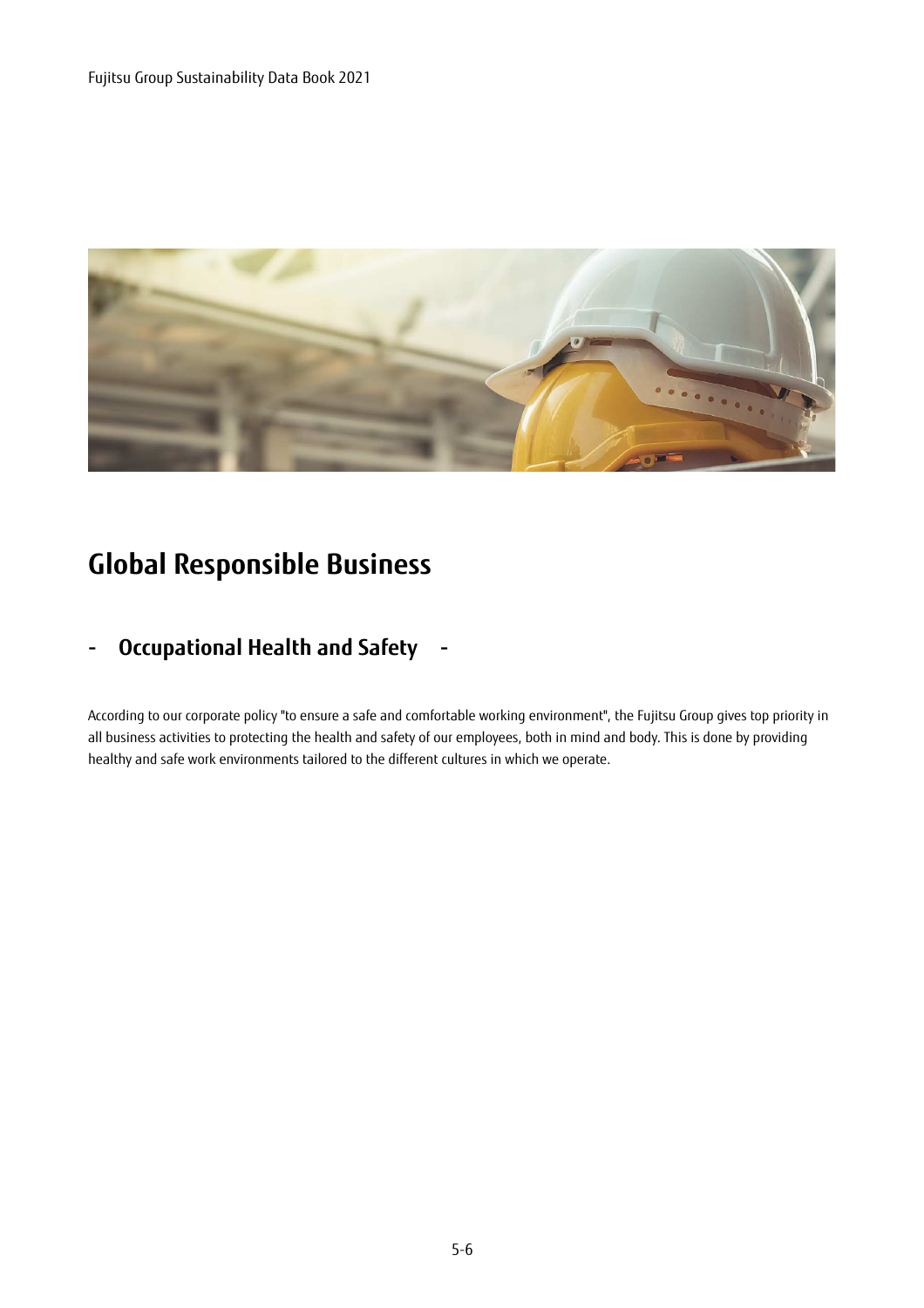## **Occupational Health and Safety**

### **Goals**

#### **WHAT FUJITSU ASPIRES TO BE**

The Fujitsu Group's first priority in all business activities is to protect the health and safety of our employees both in mind and body by providing a safe and healthy work environment tailored to the different cultures in which we operate.

- We will foster a culture that does not tolerate accidents, incidents and poor safety performance.
- We will ensure safety is a core business value, and make safety important and personal in order to influence people's decisions and behavior.
- We will completely eliminate the loss of business opportunities due to preventable illnesses, injuries, and unexpected work-related accidents

#### **GOALS FOR FY2022**

The Fujitsu Group will maintain a safe and comfortable working environment, and promote employees' mental and physical health in every work place.

KPI: ・Zero occurrences of serious accidents

・Implementing health and safety-related management reviews at the global level, conducted once a year

### **Policy**

The Fujitsu Group has established a Health and Safety Policy, and we promote group-wide efforts to set up safe, pleasant working environments and create a workplace culture that will ensure the health and safety of our employees.

Fujitsu Group's Health and Safety Policy

Ensuring the health and safety of Fujitsu's employees is one of the most important management topics, and it is given the highest priority in all of Fujitsu's business activities.

### **Promotion Framework and Regular Reviews**

The Fujitsu Group has established a system to promote health and safety in each region, and we are moving forward to ensure compliance and preventive measures for occupational health and safety in accordance with the laws of each country through a comprehensive, region-led approach. We have set up the Central Health and Safety Committee, which is comprised of the executives in charge of the Human Resources Unit and Health Promotion Unit, and representatives and others from the Labor Union, to function as an overseer for the Health and Safety Committees at each business site in Japan. It meets once per year to share information and report to management and those in charge at each location about the confirmed status of disasters that have occurred at business sites, and about preventative measures, while also formulating Group-wide health and safety related policies.

In addition, the health and safety management organizations at individual business sites hold monthly Health and Safety Committee meetings. These committees establish policies suited to the unique characteristics of each site and work to create healthier, safer workplaces in accordance with policies related to the Occupational Health and Safety Management System. These health and safety management organizations also survey the worksites to check and improve anything that is potentially dangerous or could lead to occupational accidents, and they conduct risk assessments.

In the Europe, Global Delivery, United States and Oceania , since FY 2018, we have focused on collecting and utilizing data on the occurrence of occupational accidents with the aim of promoting the prevention of occupational accidents. In FY 2019, we established a cross-sectional system for incident management. We have set medium- and long-term goals that we aim to achieve in the Europe, Global Delivery and United States and United States regions which include these specific measures, and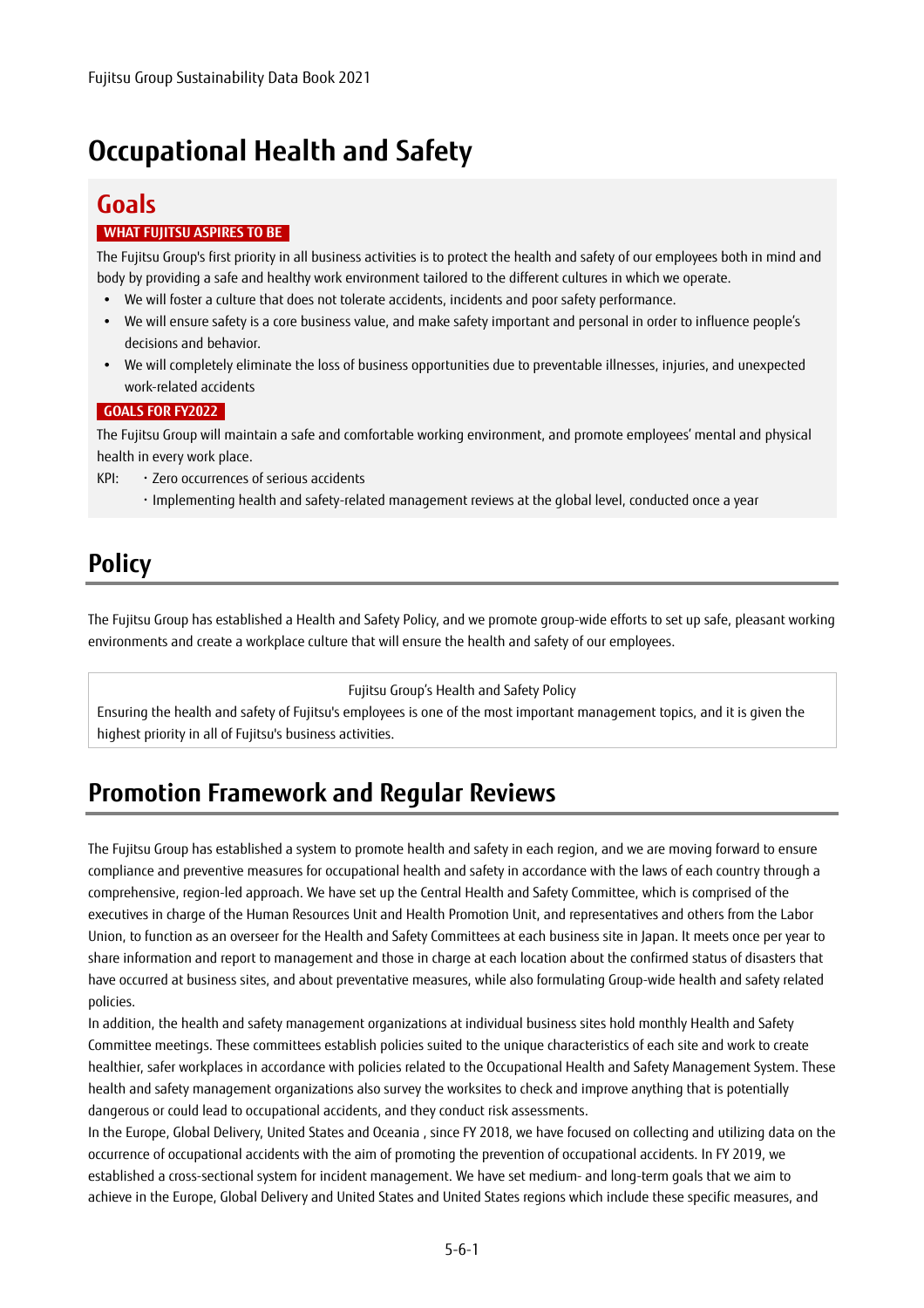we are working diligently to strengthen governance, establish management systems, and develop human resources and skills in order to foster a culture that does not tolerate occupational accidents.



## **Efforts to Improve Occupational Health and Safety**

The Fujitsu Group works toward health and safety with the goal of having zero occupational accidents. Our efforts to boost awareness for the prevention of occupational accidents include health and safety training at each division, and encouraging exercise habits that help prevent falls.

#### **Occupational Health and Safety Training**

Fujitsu and Group companies provide health and safety training, as well as health education that raises health awareness. Training is also conducted on-site for the particular work environments present at each individual business site.

#### **Infectious Disease Countermeasures**

In response to the novel coronavirus, we have thoroughly adopted a working style based on working from home, so that our employees around the world can work safely and with peace of mind. We have also switched from face-to-face meetings to online meetings and conference calls, and as a general rule, we have banned overseas business trips and long-distance business trips within Japan. In addition, we have developed and disseminated guidelines for working from home, and taken measures to review our internal operations and fulfill our social responsibilities, so that we can carry out operations smoothly, regardless of environment.

As office environments, we are implementing measures such as appropriately controlling the percentage of employees in the office, having seat layouts which take social distancing into account, making alcohol-based disinfectant available, and managing records of where people sit in non-fixed seating, in order to provide workplace environments where employees can work safely and with peace of mind.

We have also set up a consultation service for infectious disease countermeasures, and disseminated information to our employees on how to prevent and combat the spread of infectious diseases to our employees.

#### **Initiatives for Obtaining International Health and Safety Certifications**

Some domestic Group companies have received the ISO 45001 certification, which is an international standard, and we have maintained our certifications in the UK and France, and obtained new certifications in Spain and Australia. We have maintained other health and safety certifications, awards, and memberships, including the RoSPA Gold Award, Risk Excellence Award, OHRIS,